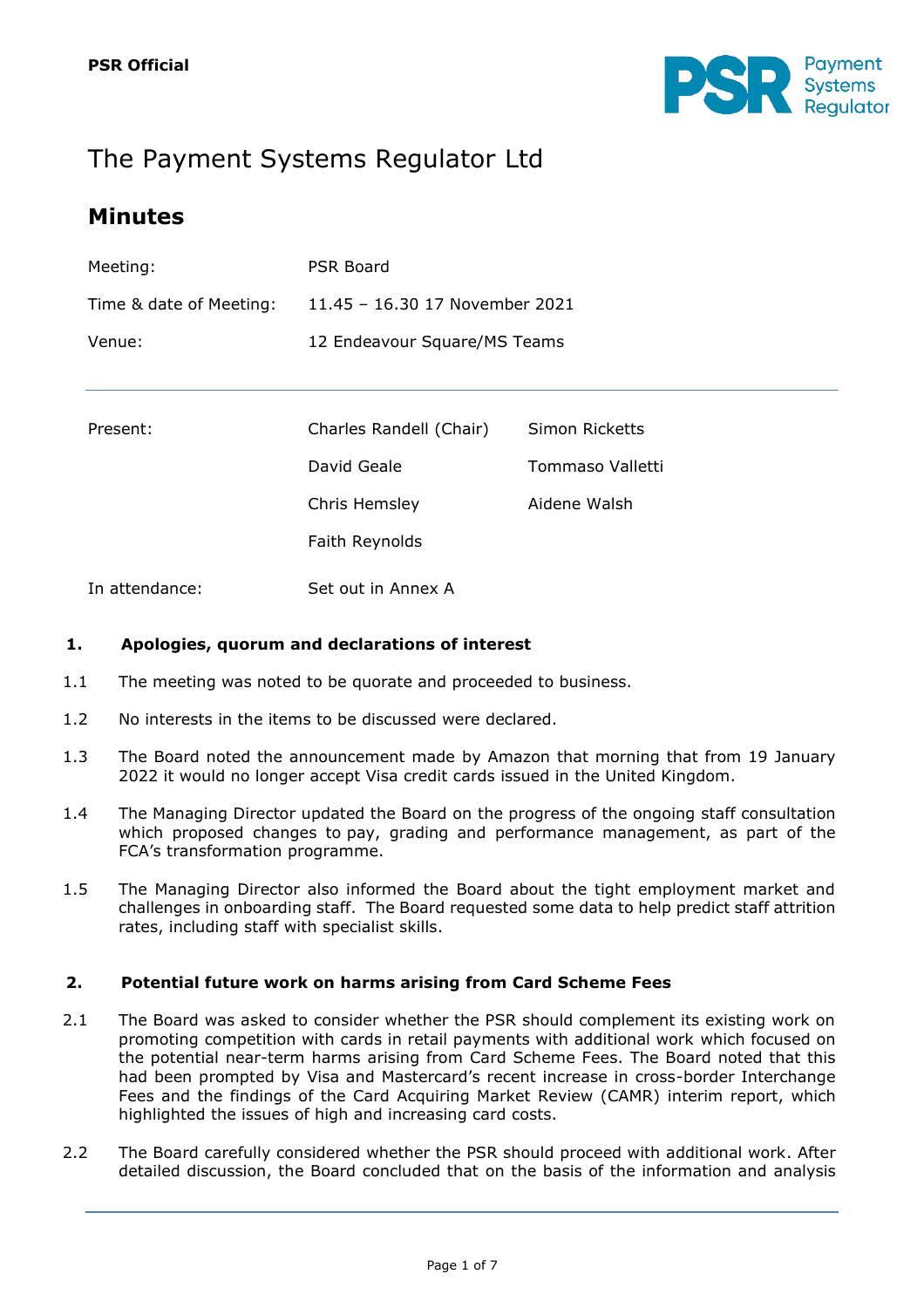before it, as supported by the findings of the CAMR interim report, there was evidence indicating that competition was not working effectively in retail card payments. The Board therefore agreed that the PSR should commence a programme of further work.

- 2.3 The Board noted that the precise regulatory tools that would be used by the PSR in connection with the work would be determined at a later stage, with reference to any potential harm uncovered.
- 2.4 The Board discussed the timing and communication of the work, noting the market sensitivity and commenting on the importance of providing clarity on what the work would entail.
- 2.5 The Board noted and discussed Amazon's decision to no longer accept Visa credit cards in the UK and the implications of this, which the PSR should discuss further with the Competition and Markets Authority.

**Decision: The Board agreed that the PSR should complement its work on promoting competition by undertaking additional work to investigate potential harms arising from Card Scheme Fees.** 

#### **3. FCA Update**

- 3.1 Mr Geale briefed the Board on the business of the FCA that was of relevance to the PSR. Items discussed included:
	- a) the progress of Strong Customer Authentication and its implementation by firms.

#### **4. Engagement with PSR Panel**

- 4.1 The Board welcomed the PSR Panel Chair to the meeting and discussed the key issues outlined in the Panel's risk report to the Board, including the continued rapid acceleration in the pace of change and complexity in the payments sector.
- 4.2 The Board noted the value of the Panel and its observations in assisting the Board to support and challenge the organisation, particularly given the current level of change and complexity in the payments sector. The Board agreed that it would be helpful for Board members to be provided with the opportunity to attend future Panel meetings.
- 4.3 The composition of the Panel was discussed; it was noted that the Panel could benefit from additional key stakeholder representation. The importance of open dialogue and communication channels between the Panel and key stakeholders was also noted, particularly in relation to the New Payments Architecture.

#### **5. Managing Director's report**

- 5.1 Mr Hemsley briefed the Board on a number of topical issues, including:
	- a) developments in relation to Open Banking.
	- b) Access to Cash. The Board was briefed on the recent activity and thinking of the industry-led Cash Action Group which the PSR and FCA had helped to establish.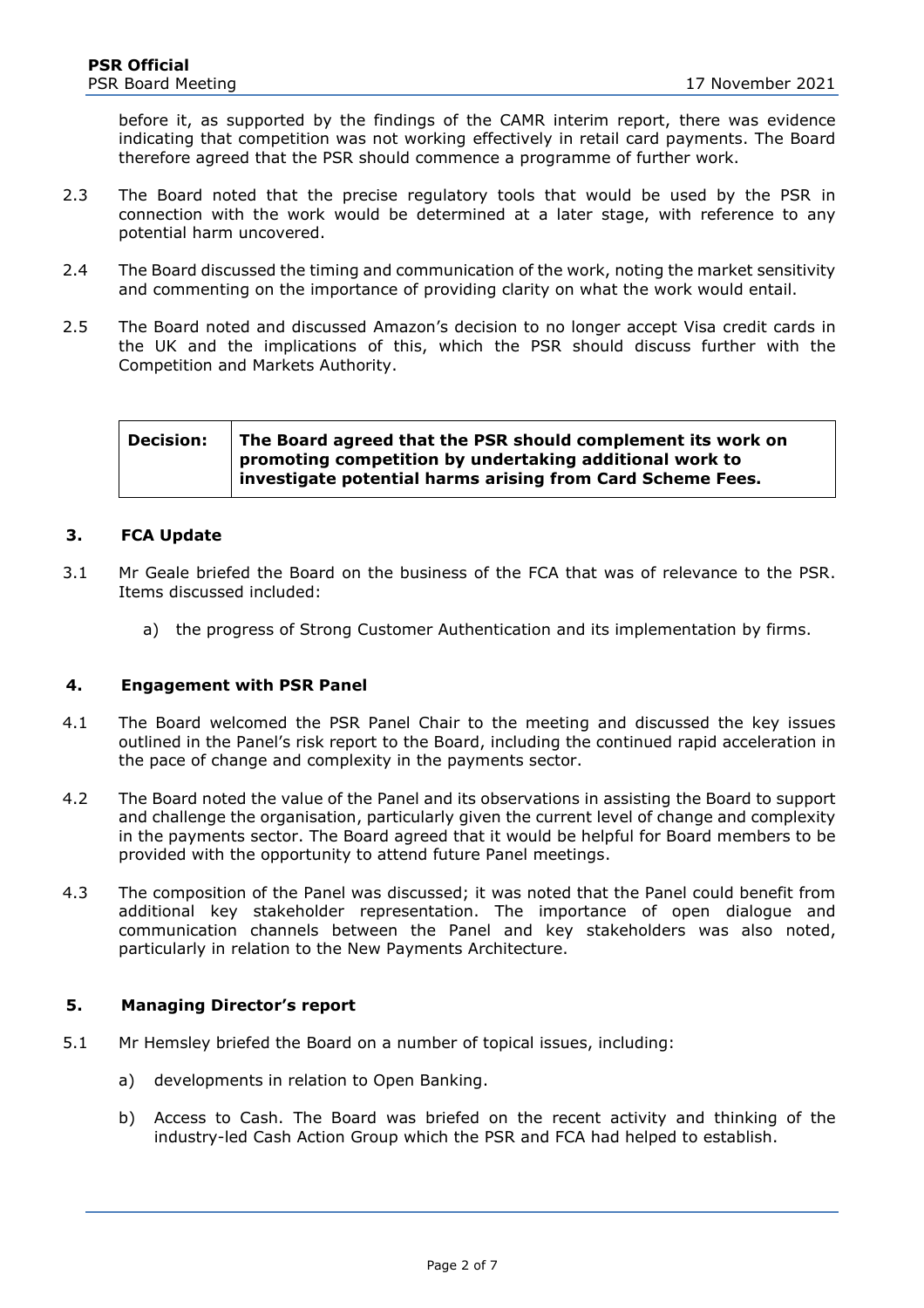- c) the progress of the recent consultation on a potential new Specific Direction to support the operator of LINK to maintain free-to-use ATMs in the UK.
- d) information recently received on the internal reorganisation of Pay.UK's Executive team, which aimed to build Pay.UK's capabilities, including for the New Payments Architecture.

#### **6. PSR Annual Plan & Budget 2022-23**

- 6.1 The Board was presented with the recommended budget, work programme and planning assumptions for 2022/23, and the proposed funding mechanism. The Executive had carefully scrutinised the plan and budget and was content that the proposals reflected the resources reasonably required by the organisation to effectively deliver the outcomes set out in the PSR Strategy. The Board noted that the Strategy had enabled the development of a more focused work programme than had been possible in previous years. The Board also recognised that the Plan involved some significant items of work that would require engagement with organisations with significant resources at their disposal, which may have implications for the resources required by the PSR. The Executive highlighted the current recruitment and people challenges which had been factored into the plan and budget.
- 6.2 The Board noted that the proposed funding mechanism for the budget involved fee increases for firms and sought further information on how these were apportioned. The Board also queried how the budget would accommodate any significant unplanned activity or work, commenting that supplementary fee increases would be undesirable.
- 6.3 The Board accepted that the resourcing and fee increases were necessary for the PSR to be in a position to effectively carry out its responsibilities over the next financial year, with reference made to the growing volume and complexity of the organisation's work. The Board was mindful, however, of the need to carefully explain the reasons for the increases to external stakeholders and asked the team to return with a proposed communications plan to accompany publication of the annual plan and budget.

| <b>Decision</b>  | The Board approved the recommended budget, the accompanying<br>work programme and planning assumptions for 2022/23.                                                                                                                                                                                                                                                                                   |
|------------------|-------------------------------------------------------------------------------------------------------------------------------------------------------------------------------------------------------------------------------------------------------------------------------------------------------------------------------------------------------------------------------------------------------|
| <b>Decision:</b> | The Board approved the mechanism for funding the budget (a<br>hybrid of fee increases and a drawdown on PSR reserves) but was<br>mindful of the need to explain the reasoning for the resourcing<br>and fee increases to external stakeholders and agreed that an<br>effective communications plan should accompany the Annual Plan<br>& Budget, which should be brought to the Board for discussion. |

#### **7. PSR Strategy – Proposed changes for final document**

- 7.1 The Board noted the outcome of the consultation on the proposed PSR Strategy, and the recommended changes to the approach based on stakeholder feedback. The Board noted that these were not significant changes; respondents had broadly welcomed the Strategy and agreed with the overall approach and four outcomes.
- 7.2 The Board approved the key changes to the Strategy and provided some minor drafting comments for incorporation into the final document.
- 7.3 The Board welcomed the PSR's intention to commit to an annual review of progress against the four strategic outcomes.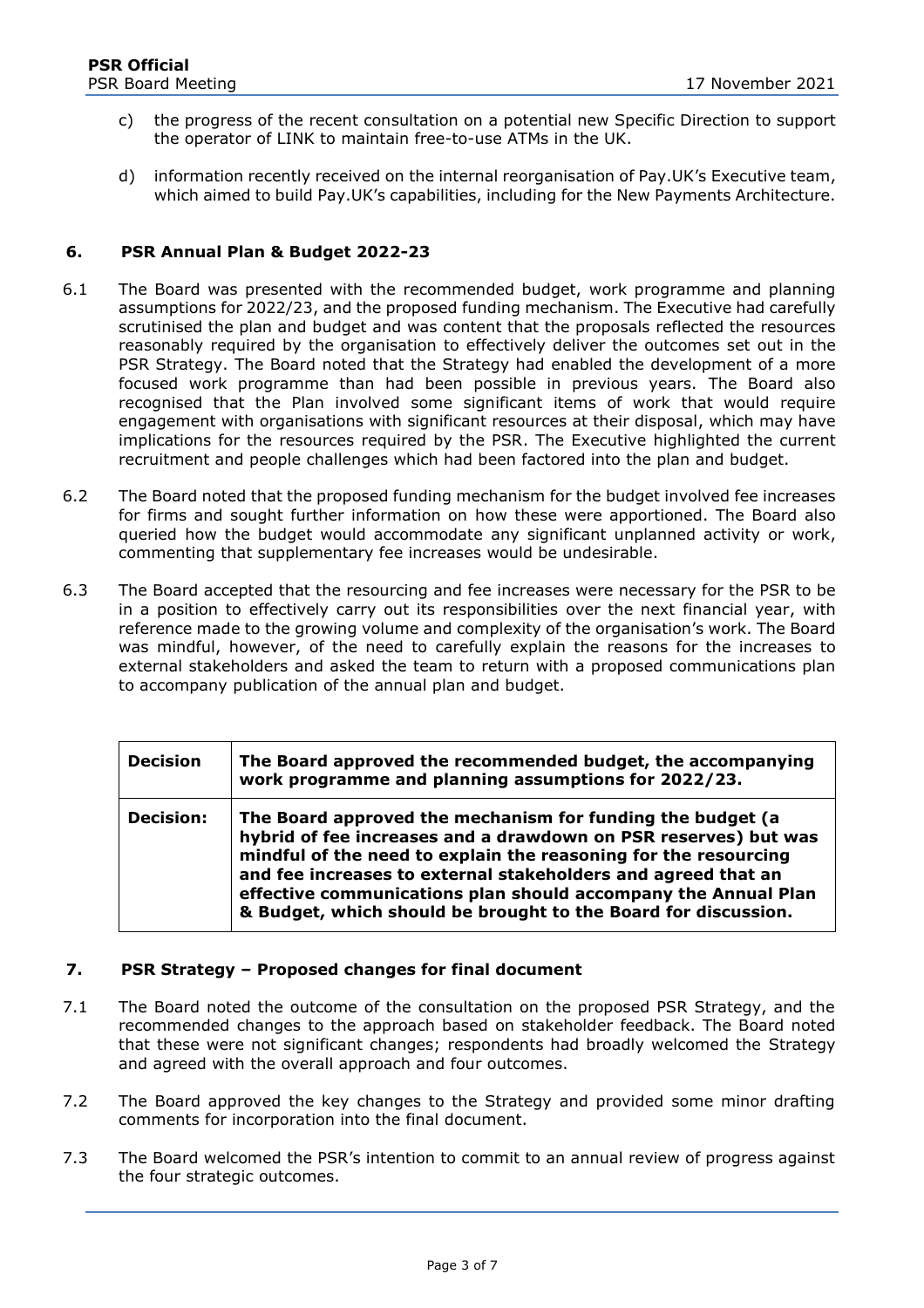| <b>Decision:</b> | The Board approved the key changes proposed to the final<br>Strategy document, as outlined in the paper.                    |
|------------------|-----------------------------------------------------------------------------------------------------------------------------|
| <b>Decision:</b> | The Board agreed to the PSR Executive Committee considering the<br>final version of the Strategy document.                  |
| <b>Decision:</b> | The Board agreed to the Chair and the PSR Managing Director<br>approving the final version of the Strategy for publication. |

#### **8. Regulatory framework for NPA central infrastructure services**

- 8.1 The Board was asked to consider and agree to the direction of travel on the regulatory framework for the New Payments Architecture (NPA) central infrastructure services (CIS), which would be finalised and published in December 2021.
- 8.2 The Board was supportive of the direction of travel overall and agreed to delegate approval of the final policy positions, the December policy statement and illustrative directions to the Executive Committee.
- 8.3 The Board discussed the importance of interactions between Pay.UK and the CIS provider being transparent and impartial. The Board therefore suggested that the regulatory framework could benefit from a stronger requirement on Pay.UK to ensure its governance model would uphold and facilitate independence in its engagement with the CIS provider. The Chairman asked for further information on the remedies that would be available to the PSR in circumstances where it had concerns around the engagement between the two organisations.
- 8.4 The Board sought further information on the progress made by Pay.UK to prepare for the CIS tender, noting that while there had been developments, this was partly due to the PSR's continuing proactive involvement and oversight.

| <b>Decision:</b> | The Board agreed with the direction of travel on the regulatory<br>framework which the PSR is aiming to introduce.                                                                                                                                                                                             |
|------------------|----------------------------------------------------------------------------------------------------------------------------------------------------------------------------------------------------------------------------------------------------------------------------------------------------------------|
| <b>Decision</b>  | The Board agreed to delegate to the Executive Committee approval<br>of the final policy positions, the December policy statement setting<br>out the decisions on the regulatory framework and illustrative<br>directions that would apply to the New Payments Architecture<br>central infrastructure services. |

#### **9. Minutes and Action log**

- 9.1 The Board **noted** the summary of decisions taken in writing since the last meeting.
- 9.2 The progress in respect of the matters arising from previous meetings was noted.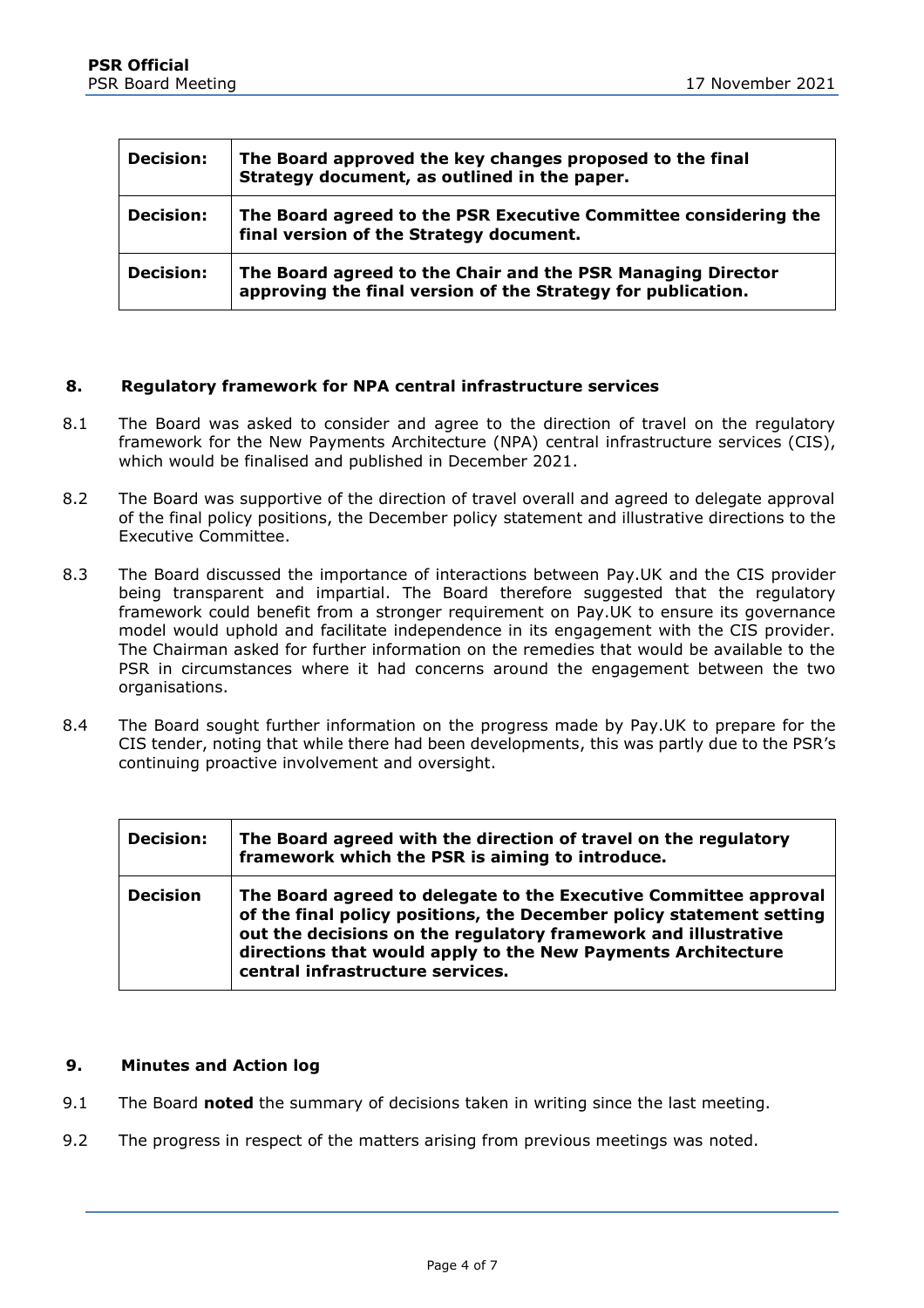| <b>Decision:</b> | The minutes of the Board meeting held on 15 September 2021<br>were approved. |  |
|------------------|------------------------------------------------------------------------------|--|
| <b>Decision:</b> | The Board agreed to close the actions proposed for closure.                  |  |
| <b>Decision:</b> | The Board approved the requests for extension of action deadlines.           |  |

#### **10. Item for decision**

| <b>Decision:</b> | The Board approved the re-appointments of Simon Polito, Lesley<br>Ainsworth and David Thomas to the Enforcement Decisions<br><b>Committee and Competition Decisions Committee for a second</b> |
|------------------|------------------------------------------------------------------------------------------------------------------------------------------------------------------------------------------------|
|                  | term of three years, ending on 12 December 2024.                                                                                                                                               |

#### **11. Items for noting**

- 11.1 The following papers were **noted**:
	- a) The report of the Joint Audit Committee and Risk Committee Chairs dated 29 July 2021.
	- b) The report of the Audit Committee Chair dated 7 September 2020.
	- c) Minutes of the meeting of the Executive Committee that took place on 31 August 2021
	- d) Minutes of the meeting of the Executive Committee that took place on 28 September 2021
	- e) Draft agendas for the PSR Board Meetings on 06 January and 19 January 2022

**Charles Randell** Chair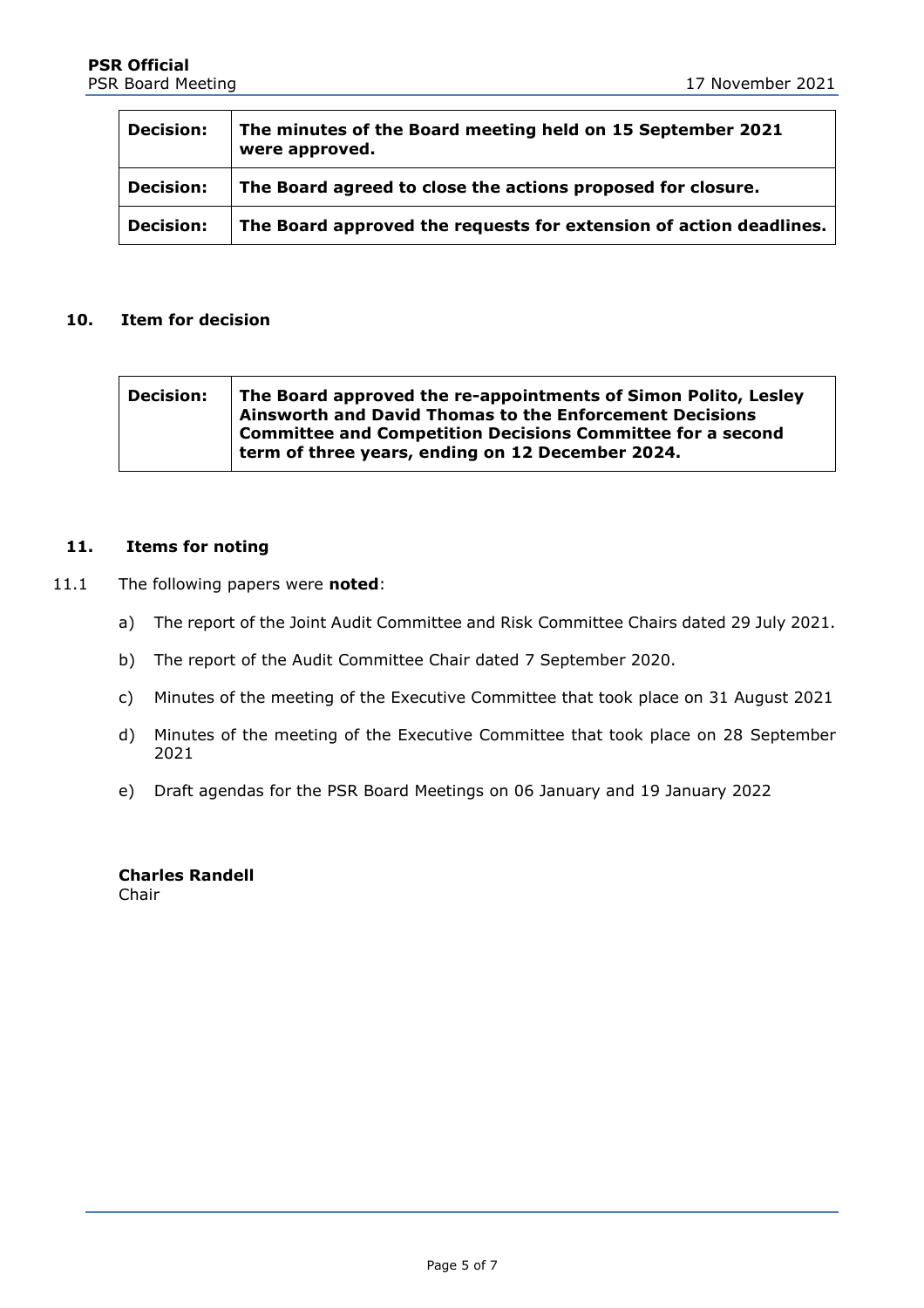### **Annex A: Attendees**

#### **Attending all, or substantially all, of the meeting:**

| Carole Begent          | General Counsel & Head of Regulatory & Competition Enforcement |
|------------------------|----------------------------------------------------------------|
| Natalya Browning-Smith | <b>Assistant Company Secretary</b>                             |
| Louise Buckley         | Chief Operating Officer and Head of Strategy                   |
| Richard Lloyd          | Non-Executive Director, FCA Board (items 1-3)                  |
| Genevieve Marjoribanks | Head of Policy                                                 |
| Simon Pearce           | Company Secretary                                              |
| Natalie Timan          | Head of Strategy Analysis and Monitoring                       |
| Kim Turner             | Private Secretary to the Managing Director                     |
| Ian Runacres           | Private Secretary to the Chairman                              |

#### **Attending for the following items:**

| 4 | Ruth Wandhofer        | <b>PSR Panel Chair</b>                               |
|---|-----------------------|------------------------------------------------------|
|   |                       |                                                      |
| 5 | James Jamieson        | Technical Specialist, Regulatory Policy and Strategy |
|   | John Mowat            | Manager, Regulatory Policy & Strategy                |
|   | Maria Tavares de Pina | Manager, Legal                                       |
|   |                       |                                                      |
| 6 | David Godfrey         | Director, Finance                                    |
|   | Anita Kelly-Metelewa  | Manager, Communications, Operations and HR           |
|   | John Mowat            | Manager, Regulatory Policy & Strategy                |
|   |                       |                                                      |
| 7 | Nicole Coates         | Technical Specialist, Regulatory Policy and Strategy |
|   | Benjamin Woodside     | Manager, Regulatory Policy & Strategy                |
|   |                       |                                                      |
| 8 | Janet Duggan          | Manager, Legal                                       |